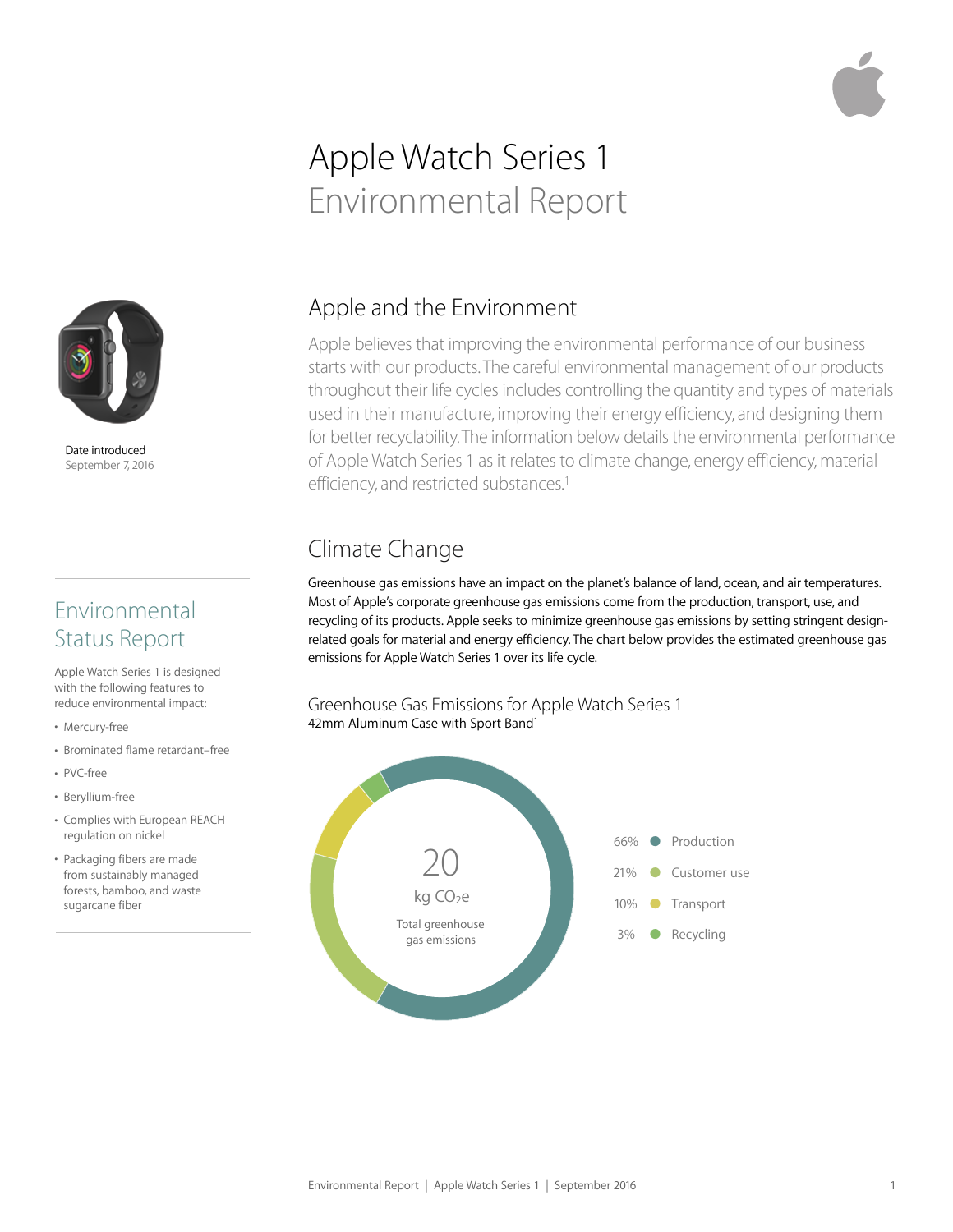

#### **Battery chemistry**

- Lithium-ion polymer
- Free of lead, cadmium, and mercury

## Energy Efficiency

Apple Watch Series 1 uses power-efficient components and software that intelligently manages power consumption. The following table details the energy efficiency of the Apple USB Power Adapter (sold separately).

#### Power Consumption for Apple USB Power Adapter

| Mode                     | 100V   | 115V   | 230V   |
|--------------------------|--------|--------|--------|
| Power adapter, no-load   | 0.014W | 0.014W | 0.012W |
| Power adapter efficiency | 74.3%  | 74.3%  | 73.1%  |

#### Material Efficiency

Apple's ultra-compact product and packaging designs lead the industry in material efficiency. Reducing the material footprint of a product helps maximize shipping efficiency. It also helps reduce energy consumed during production and material waste generated at the end of the product's life. Apple Watch Series 1 case is composed of aluminum, a material highly desired by recyclers. The chart below details the materials used in Apple Watch Series 1.

Material Use for Apple Watch Series 1 42mm Aluminum Case with Sport Band2

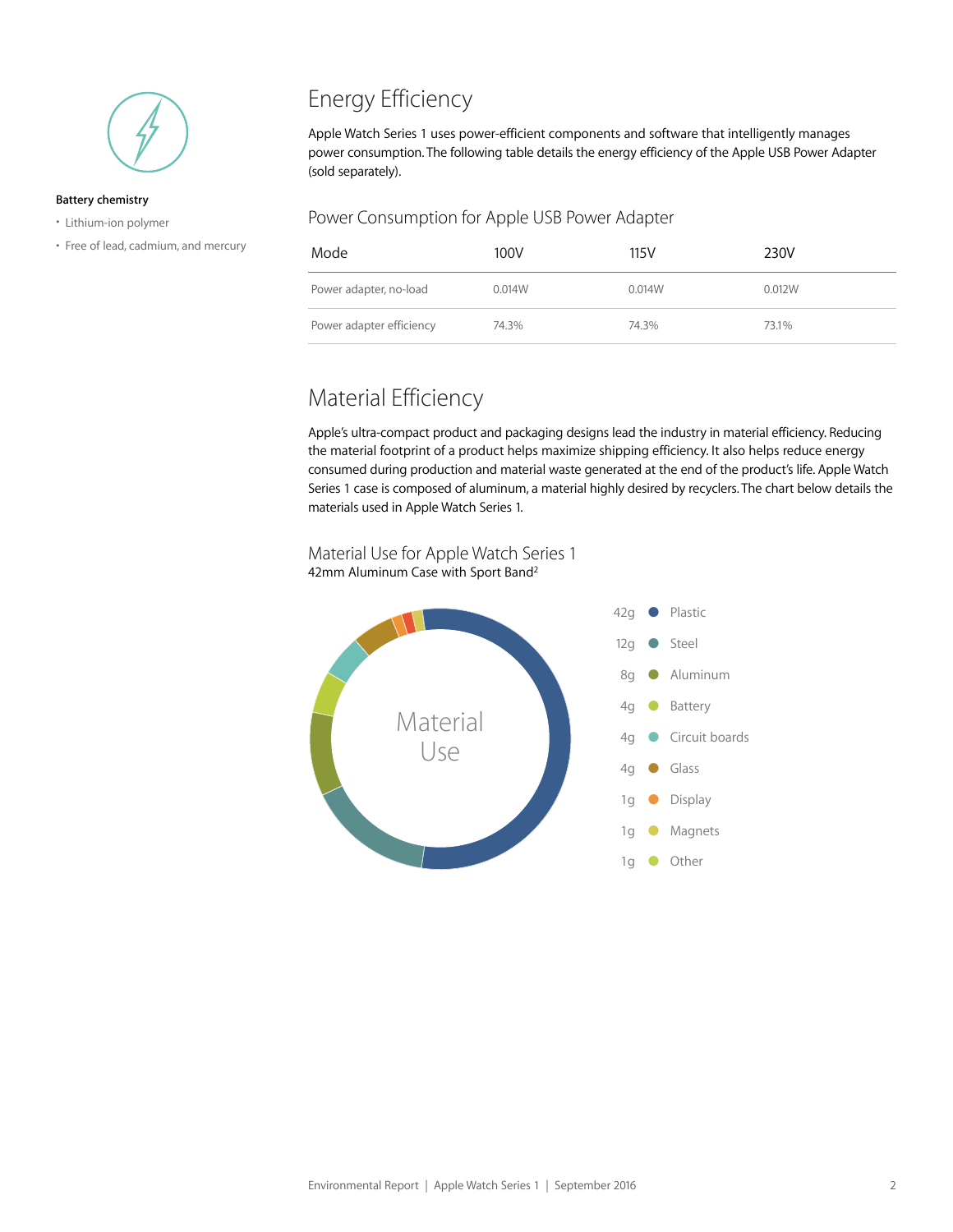

Apple Watch Series 1 retail packaging is made primarily from fibers sourced from sustainably managed forests, bamboo, and waste sugarcane fiber.

#### Packaging

The packaging for Apple Watch Series 1 is highly recyclable. Its retail box is made primarily from fiberbased materials originating from recycled content, agricultural by-products, or sustainably managed sources. The following table details the complete set of materials used in Apple Watch Series 1 packaging.

#### Packaging Breakdown for Apple Watch Series 1 42mm Aluminum Case with Sport Band<sup>1</sup>

| Material                                      | Retail box       | Retail and shipping box |
|-----------------------------------------------|------------------|-------------------------|
| Paper (corrugate, paperboard, non-wood fiber) | 181 <sub>q</sub> | 334g                    |
| Other plastics                                | Ίq               | Ίq                      |

### Restricted Substances

Apple has long taken a leadership role in restricting harmful substances from its products and packaging. As part of this strategy, all Apple products comply with the strict European Directive on the Restriction of the Use of Certain Hazardous Substances in Electrical and Electronic Equipment, also known as the RoHS Directive, and the European Regulation on Registration, Evaluation, Authorisation and Restriction of Chemicals, also known as the REACH regulation. Apple Watch Series 1 goes further by incorporating more aggressive restrictions on mercury, brominated flame retardants (BFRs), PVC, and beryllium.

In addition, we paid special attention to the materials that will be in prolonged skin contact and applied rigorous controls for them. We developed a list of restricted substances based on existing Apple policies, leading standards, international laws and directives, and recommendations from toxicologists and dermatologists.

Apple then tested and evaluated materials for the concentration of restricted substances, using both Apple and independent laboratories. Toxicologists reviewed the test results to evaluate safety. Finally, we took the added step of having toxicologists review the chemical formation of each material that may have prolonged contact with the skin.

Only materials that passed these reviews were acceptable for use in Apple Watch Series 1.



#### Recycling

Through ultra-efficient design and the use of highly recyclable materials, Apple has minimized material waste at the product's end of life. In addition, Apple offers and participates in various product take-back and recycling programs in 99 percent of the countries where Apple products are sold. All products are processed in the country or region in which they are collected. For more information on how to take advantage of these programs, visit [www.apple.com/recycling](http://www.apple.com/recycling).